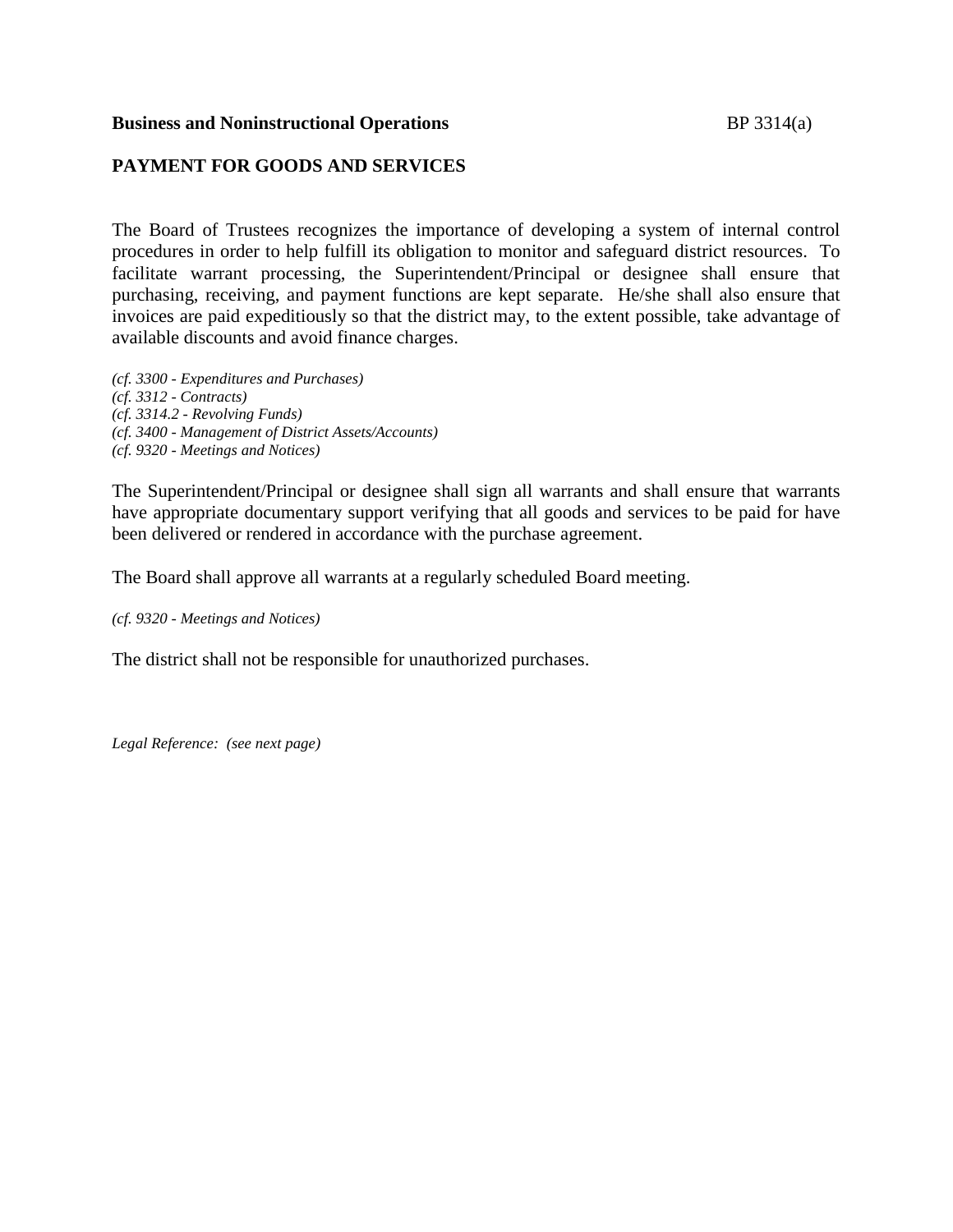#### **PAYMENT FOR GOODS AND SERVICES** (continued)

*Legal Reference:*

*EDUCATION CODE 17605 Delegation of authority for purchases 42630-42651 Orders, requisitions and warrants 42800-42806 Revolving cash fund 42810 Alternative revolving fund 42820 Prepayment funds CODE OF CIVIL PROCEDURE 685.010 Rate of interest GOVERNMENT CODE 16.5 Digital signatures 5500-5506 Uniform Facsimile Signatures of Public Officials Act 8111.2 Definition of public entity PUBLIC CONTRACT CODE 7107 Retention proceeds; withholding; disbursement 7201 Retention proceeds; limits and exceptions 9203 Payment for projects costing over \$5000 20104.50 Timely progress payments CODE OF REGULATIONS, TITLE 2 22000-22005 Digital signatures*

*Management Resources:*

*WEB SITES CSBA: http://www.csba.org California Secretary of State, digital signatures: http://www.sos.ca.gov/digsig/digsig.htm Fiscal Crisis Management & Assistance Team: http://www.fcmat.org*

Policy **CUDDEBACK UNION ELEMENTARY SCHOOL DISTRICT** adopted: December 11, 2019 Carlotta, California